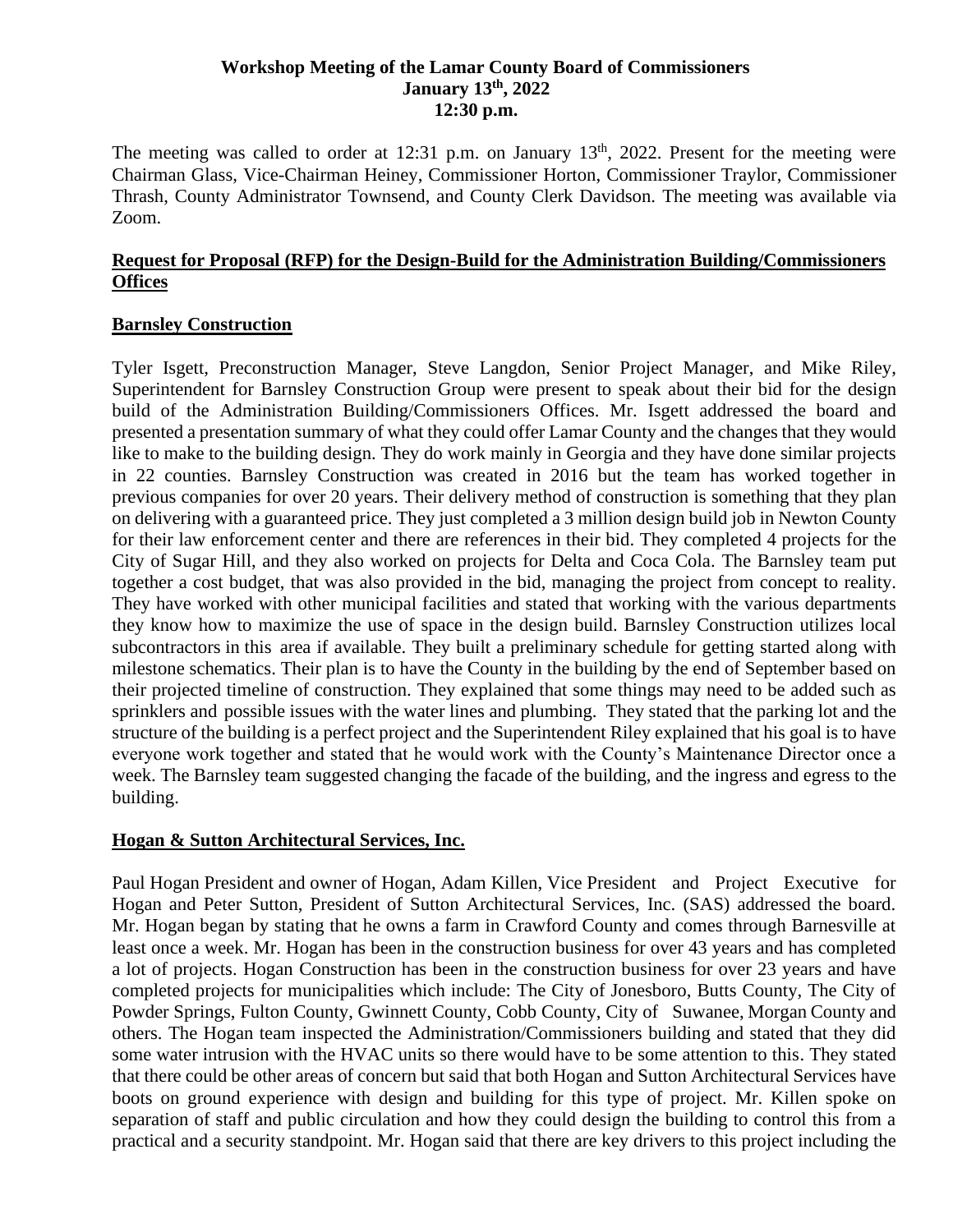budget, scheduling and safety. The timeline for completing the construction will begin the first of August and end sometime before the holidays.

## **County Attorney**

The board discussed having possible conflicts with the County Attorney since he represents both Lamar County and the City of Milner. Chairman Glass stated that he had spoken with Stephanie Windham, an Attorney for Beck, Owen & Murray and she is willing to be the backup Attorney for Lamar County in the case of a legal conflict. The board agreed that having Attorney Mayfield represent other municipalities in Lamar County is a conflict of interest. Commissioner Thrash made a motion for County Attorney Mayfield to not represent other municipalities within Lamar County. Vice-Chairman Heiney seconded the motion. The motion passed unanimously.

#### **Special Exceptions for Outdoor Events**

 Chairman Glass stated that he was concerned about the size and number of outdoor events. Planning and Community Development Director Buice said that the section in the Lamar County Code Book about outdoor events is not a part of Agritourism because they cover more land area. Someone could come in and have a large, loud type of business and this is the reason that it falls under a Special Exception. Chairman Glass noted that alcohol sales are limited to 300 ft. away from a church or a school. Commissioner Thrash suggested that they have a Workshop Meeting to look at these types of Special Exceptions and the unintended consequences. Planning and Community Development Director Buice said that the Horse Track on High Falls Road, the Go-Cart Track on Hwy 36, and wedding venues that are not a part of a farm would have fallen into this category. In Agritourism, small events are allowed and there is a limit on the number of people who can attend. The board agreed to let the committee including Vice-Chairman Heiney and Commissioner Horton review this section in the Lamar County Code Book. Chairman Glass suggested that the committee look at 2 different deliverables: major subdivision recommendations and Special Exceptions for outdoor events including the number, size and location of the events.

#### **Update and Discussion of Development Ordinance and Major Subdivision Moratorium**

Vice-Chairman Heiney said that they had some Public Hearings but no one showed up. He said that Planning and Community Development Director Buice came up with some great ideas to move the County forward on how to manage subdivisions. There were several ideas such as limiting the number of houses in a subdivision, each house would look architecturally different, changing zoning, green zone updates, safety improvement to roads, 501 and 502 codification, and impact fees. Commissioner Horton explained that it would cost \$100,000.00 to implement this so at the current time they are tabling the impact fees. Vice-Chairman Heiney said that they want to manage the way subdivisions are constructed in the County so that they can preserve some of the rural areas. Planning and Community Development Director Buice shared a map with a 2.5-mile circular area outside the County and the Cities. There are two city centers and when you are looking at where you want your density, you want it to be close to the services that the population needs. In Lamar County, 1-acre subdivisions is a higher density. Outside of the 2.5-mile area, there is an area that would be eligible for 1-acre subdivisions. If there is sewer, you can go down an acre. Planning and Community Development Director Buice said that outside of the 2.5 area it is a low density; 5 acres. If you want to allow 2 acre lots in the County it should follow where the waterlines are located otherwise you are jumping from 1 to 5 acres. Planning and Community

Development Director Buice said that the biggest issue that she has heard is the location of subdivisions. The plan is to allow for subdivisions to be closer to the cities which is in a high-density area and closer to services and allow the outer regions to remain rural. Commissioner Horton suggested that they have 800 square feet homes for the younger generation who want to build a starter home in the Agricultural-Residential (A-R) zoning. Planning and Community Development Director Buice stated that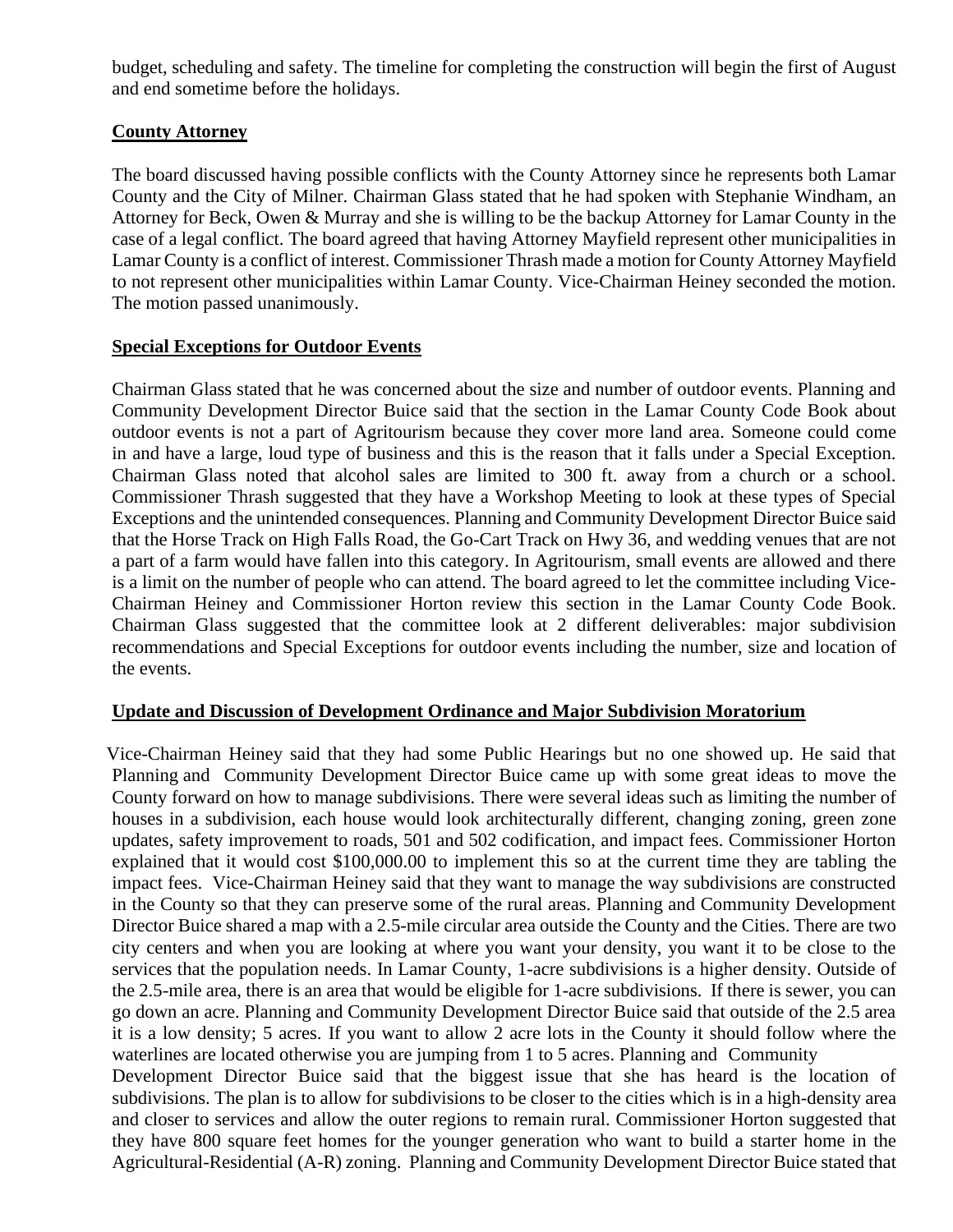this is the minimum for R-4 zoning. There are vacant R-4 lots in the cities but you have a choice as to whether or not you want to build in the city or in the country. Planning and Community Development Director Buice said that she has not discussed the above proposal with the cities. The board discussed continuing to allow 2-to-3-acre subdivisions where there are waterlines and decided that this is one service and there are also other services such as roads that need to be considered.

Commissioner Traylor said that his concern was if the city expands their sewer area because a large company comes in and they spend the money on creating a larger area for sewer. Does the county want to get to the point where they are managing subdivisions in the county that are smaller than an acre? Planning and Community Development Director Buice said that if someone came into the city now, they would be allowed to do this with the boards approval. The regulation is already in place that you can go under an acre if you have sewer and asked if the board wants to regulate it to where nowhere in the county should you go under an acre. Planning and Community Development Director stated that the moratorium ends in March and an Ordinance with a first reading needs to be approved in February so that the second reading can be approved in March and the moratorium lifted in the same meeting. The the goal is to have something in the Ordinance that would prevent people from bringing in a 1-acre density neighborhood out it in the County. The Zoning Ordinance however is a living document and should be reviewed and updated constantly and consistently because things change. Chairman Glass suggested that for the first reading he would like to see the 1 acre and 5 acre with nothing in between. The City of Milner and the City of Barnesville are both set at 2.5-mile areas. Chairman Glass said that this should be set to 2 and 3-mile areas. Also, the different house styles, within a subdivision, will also be included in the first reading of the Ordinance.

# **Legislative Update**

Commissioner Thrash gave a Legislative Update:

- The Sheriff's Association introduced legislation that they get supplements from all of the Courts that they do security for.
- Legislation has been introduced that does away with Court Reporters in the Court Room. The Trials will be recorded and then sent to the Court Reporter to transcribe and attached to the exhibits.
- Legislation has been introduced by Senator Butch Miller to pull the drop boxes from all of the Election locations regardless of the Pandemic.

## **Re-Districting Map**

County Administrator Townsend has been working with the State Re-apportionment office regarding the re-districting map for the Board of Education and County Districts. He submitted all of the Commissioners and Board of Education members addresses to this office. Commissioner Thrash said that the purpose of this is so that they do not district someone out of their election seat. County Administrator submitted the current redistricting map to the board with the reasons that the boundaries are changing. District 1 lost 706, District 2 gained 238, District 3 lost 73 and District 4 gained 541 in population according to the data submitted from the State Re-apportionment office. County Administrator Townsend said that this is the first draft and has also been sent to the Board of Education. The advertisement for the re-districting has to be sent to the paper by this Friday in order to get the draft to the State by February  $1<sup>st</sup>$ , 2022. County Attorney Mayfield is handling the advertisement. Chairman Glass stated that if they except the draft from the State then Representative Beth Camp can submit it.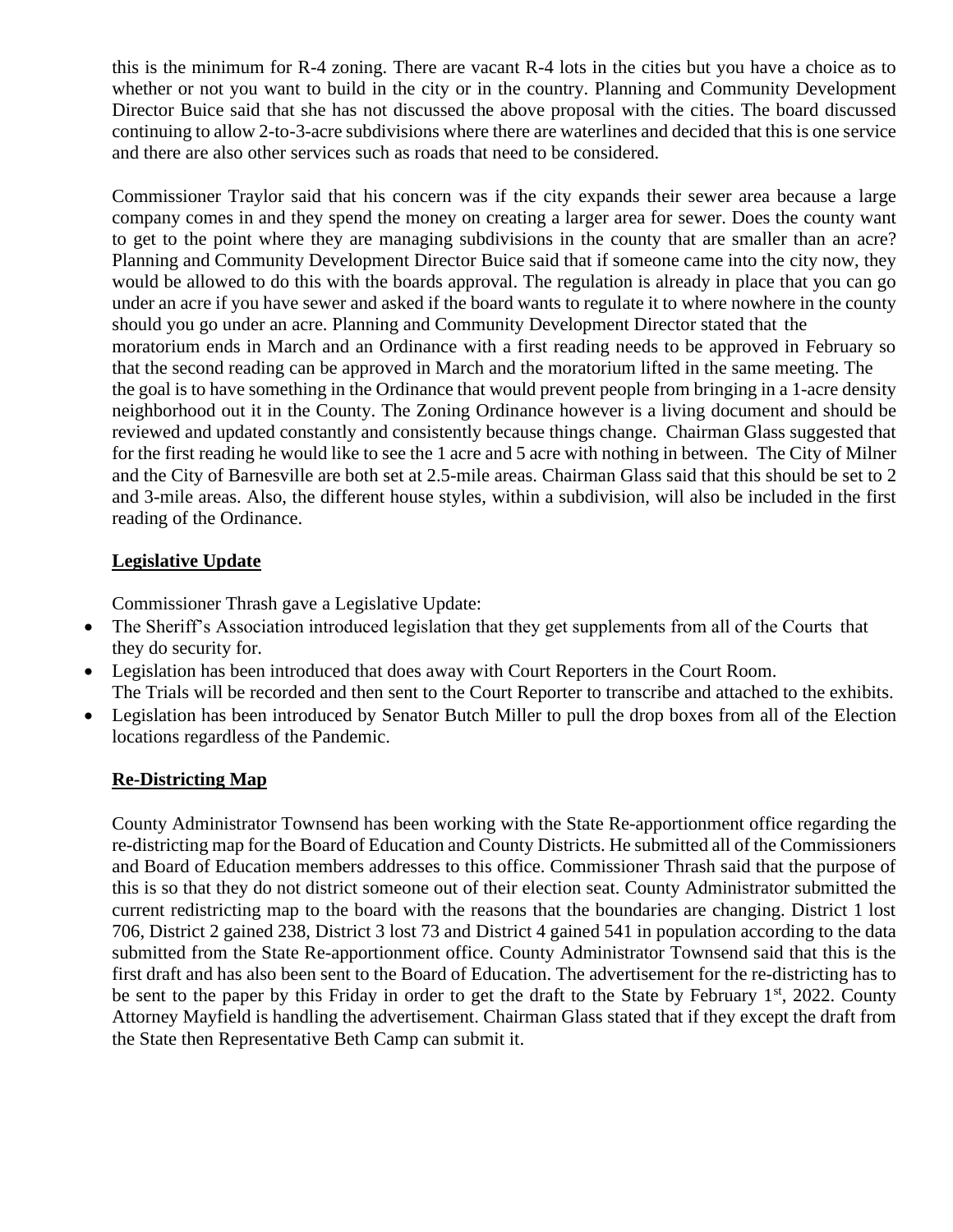# **Wellness Program**

The board discussed sending a Wellness Program Survey to the employees to see how they feel about the program. Commissioner Thrash shared some research regarding wellness programs and found that wellness programs are the biggest scams in the world, and they are a 53-billion dollar a year business. She found that wellness programs do not lower insurance claims because the cost are escalated and they do not lower your medical benefits. Long range studies from clinics and hospital indicated that lifestyle changes such as weight loss are temporary and 95 percent will revert back to their old habits within 5 years. Research indicates that they are not receiving a return on their investment because there is no financial benefit in the area of claims and premiums. Data provided by Corporate Health Partners (CHP) indicated a large enrollment but found that many employees would not participate if not for the penalty for participating in the program and asked if they are benefiting more at the expense of the employees. Commissioner Thrash argued the point that they could focus on a healthy workforce by utilizing their current insurance program. Commissioner Traylor stated that you could argue both sides of this research and said that wellness is his business. The county entered into the program because of the large claims, insurance cost were increasing and they were looking for solutions. Vice-Chairman Heiney stated that changing your lifestyle leads to a healthy lifestyle and agreed that having a wellness program is a good idea. The board agreed to use Survey Monkey to see how the employees feel about having a wellness program and to initiate individual conversations about the program.

# **Regular Business Meeting Discussion.**

The board reviewed items to be placed on the agenda.

- 1. Call to Order
- 2. Pledge of Allegiance
- 3. Invocation
- 4. Approval of Agenda
- 5. Recess for Public Hearing
- 6. Reconvene Public Hearing
- 7. Minutes Approval
	- i. Special Called Meeting Minutes-December  $8<sup>th</sup>$ , 2021
	- ii. Public Hearing Meeting-December 14<sup>th</sup>, 2021
	- iii. Workshop Meeting-December 14<sup>th</sup>, 2021
	- iv. Regular Business Meeting-December 21st, 2021
- 8. Retirement Recognition
	- Barbara Hardin
	- Rebecca Hardeman
	- Billy Campbell
- 9. Resolution 2022-01 Clarification and Change in Conditions to Special Exception Application 2021- 02.
- 10. Resolution 2022-02 Crawley Road Solar Farm-Request for Extension for planted buffer by BRAC Development, LLC.
- 11. RFP 2111-01 790 Design-Build Services, Lamar County Administrative/Commissioners Offices.
- 11. Annual Appointments
	- i. Vice-Chair (District 2)-Robert Heiney
	- ii. County Attorney-Smith, Welch, Webb, and White
	- iii. County Physician
		- a. Drs. Woodall, Wilson and Manley
		- b. Dr. Aaron Buice
		- c. Family Medical Center (Family Medicine) Griffin, Ga
		- d. The Hughston Clinic (Orthopedic Surgery)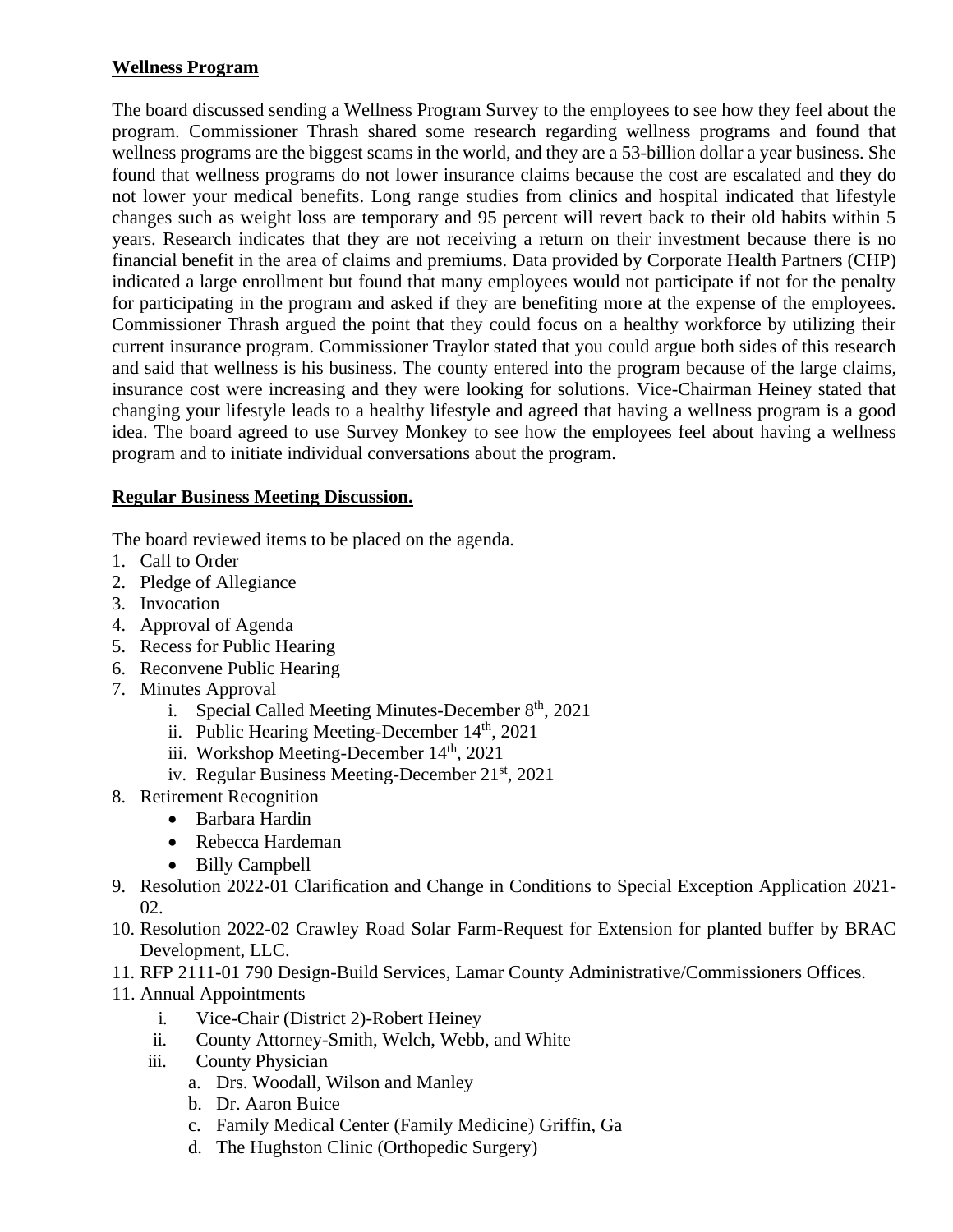- e. Orthopedics Sports Medicine & Surgery-Thomaston Ga.
- f. Orthopedics Sports Medicine & Surgery-Brandon Boyce-Barnesville, Ga.
- g. Resurgens Orthopedics-Griffin, Ga.
- h. Resurgens Orthopedics-Fayetteville, Ga.
- iv. County Surveyor-James Butler
- v. Open Records Custodian-Scott Mayfield
- 12. Administrator's Report
	- Working on End of Year Finances
	- Installing Repeater on the Radio Tower in March or April
	- Working on a Paid Time Off (PTO) Policy that would allow for both Sick and Vacation carryover. The board agreed to leave the sick time cap at 288 hours.
	- Public Works-Update on the Tire Changer and Balancer.
	- TSPLOST Bond Update with Estimated Collections of \$11,393,651.75.
		- 1. Private Placement requires no credit rating and no ongoing continuing disclosure requirement pursuant to MSRB Rule 15c2-12.
		- 2. Estimated Date to Lock-in interest rate February 8, 2022
		- 3. Bonds are prepayable in whole or in part at any time with no penalty
		- 4. Estimated Debt Service is 1.45%
		- 5. Public offering requires credit rating and ongoing continuing disclosure via MSRB EMMA system.
		- 6. Estimated date to lock-in interest rate March 8, 2022,
		- 7. Bonds are NOT prepayable.
		- 8. Estimated Debt Service is 0.87%
	- LMIG and TSPLOST-Hire a Contractor to do County Road Evaluation with suggested methods of resurfacing and how much money to spend on each road.
- 13. Public Comment
- 14. Round Table
- 15. Executive Session
	- i. Real Estate
	- ii. Litigation
	- iii. Personnel
- 16. Adjournment

## **Recess for Executive Session**

Commissioner Horton made a motion to adjourn the Workshop meeting at approximately at 3:30 p.m. to go into Executive Session for Personnel. Commissioner Thrash seconded the motion. The motion passed unanimously. The board came out of executive session at approximately 3:45 p.m. and resumed the Workshop meeting.

## **Round Table**

Commissioner Horton and the board clarified that the redistricting map is based on population.

County Clerk Davidson reported that the phone lines with GTA had been ported out completely and Ring Central is up and running. The old phones have been removed out of the offices. The extensions for each phone are different and the signatures for email will need to be updated. Commissioner Traylor suggested that everyone have a standardized signature.

County Administrator reported that the County ended the year with a 5-million-dollar balance.